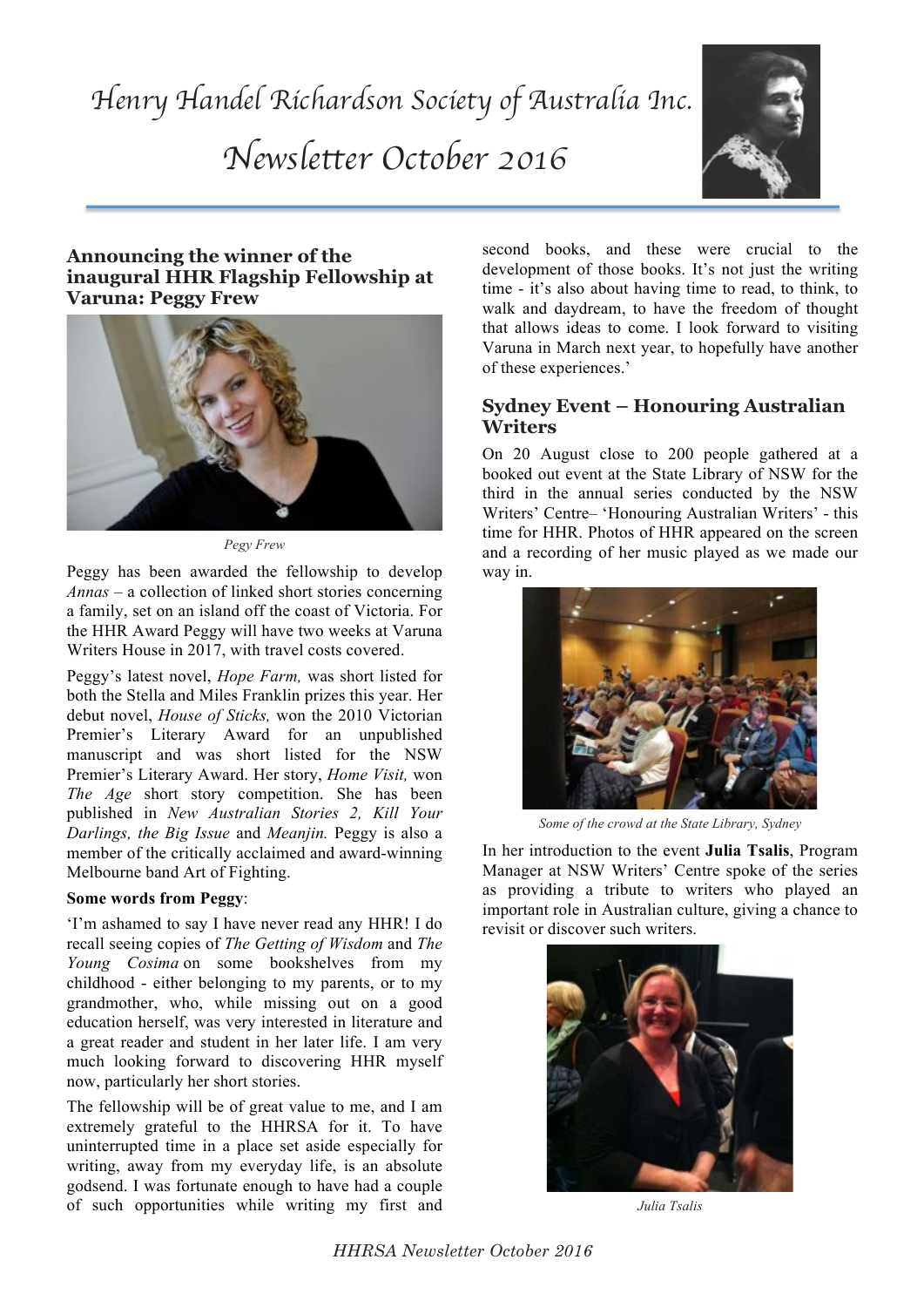2

returning travellers' lifting spirits at the sight. 'There it lay, stretched like an emerald belt against its drab background, and was as grateful to sun-tired eyes as a draught of mountain water to a climber's parched throat.'

description of a ship arriving in England and the



*Sophie Cunningham*

Writer, former editor and publisher, **Sophie Cunningham** chaired a panel of three distinguished guests talking about HHR and her work, with a focus on *The Fortunes of Richard Mahony.* As Sophie put it 'to shine a light on this remarkable woman and her work.' Significantly Sophie is one of the group who founded the Stella Prize to address the poor representation of books by women in Australia's top literary prize, the Miles Franklin Prize.

Sophie spoke of the personal impact of reading both the trilogy and *The Getting of Wisdom* as a young girl. - 'I didn't know quite how extraordinary she was. This allowed me to think that any girl could be a writer should she put her mind to it.'



*Bruce Berresford*

**Bruce Beresford**, film director and patron of the HHR Society spoke of the presence of HHR's trilogy on his parents' bookshelf, though it was unread. He read it himself at the age of 15 and loved it. He saw it as an epic tale of the gold rush and its outcome. Even at that age Bruce saw the story's potential as a film. Bruce has made a number of attempts to make the film and still hopes to.



*Anna Clark*

Historian **Anna Clark,** author of *The History Wars* and other works confessed that she had never read HHR's work before this event. She had in fact just completed the last volume of the trilogy in the foyer! The reason for this is that her father, Axel Clark, one of HHR's biographers and son of Manning Clark was obsessed with HHR. Many of her childhood holidays were spent in the car visiting places of significance in HHR's life. Anna vowed never to read HHR. The trilogy offers an alternative view of the time, a woman's view with no myth making or rationalising, compared with the magic of the bushman image in works by the likes of Lawson, or the White Australia mythmaking tale of triumph of Ernest Scott. Anna commented that the Scott narrative is as constructed a narrative as HHR's, but HHR is less blind.



*Michael Ackland*

HHR biographer, **Michael Ackland** spent part of his own youth in Germany, attending school and University there. Because of this he was especially interested in tracing German influences in HHR's work from her time there.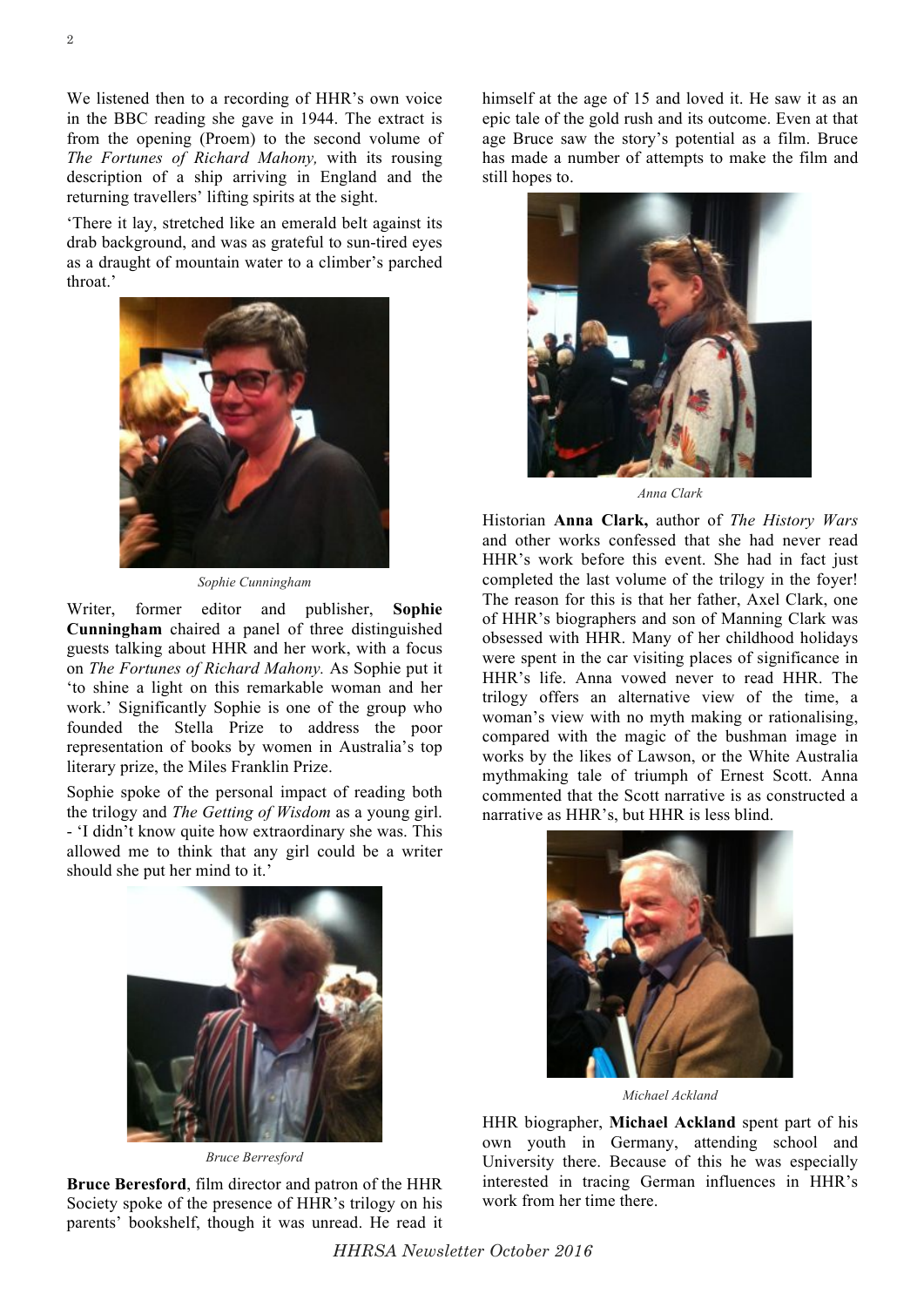HHR spoke of the years she spent in Germany with her husband as the happiest years of their lives. She didn't see herself as writing in the English tradition. Her reference points were German as in the Nietzche epitaphs to the chapters of *The Getting of Wisdom.* She spent her 20s living in a German speaking world where things were happening. England seemed boring after that.

#### **HHR trip to Koroit: Saturday 29 October 2016**

For the chance to immerse yourself in a significant source of inspiration for HHR – join us at Koroit on Saturday October 29. Visit the Post Office, the hotel, the cemetery where her father is buried. Hear readings of her work. Get a sense of this town as it was in the 1870s when she lived there. Share a meal together.

If you're interested in coming or hearing more details contact:

Graeme Charles at graemejcharles@gmail.com or Janey Runci at j.runci@bigpond.com



*Koroit Post Office as it was when HHR lived there*

## **HHR trip to Germany, May 2017 – from Graeme Charles**

As previously mentioned, some Society members, led in a manner of speaking by Graeme Charles, will be visiting Germany next May.

HHR resided in both Munich and Leipzig and these cities will form the major part of our visit. Other places of interest that we hope to take a look at include beautiful Marquartstein near Munich, where HHR commenced her writing of *The Getting of Wisdom*, and possibly Strasbourg where she also lived for a short time, or the Black Forest spa town Badenweiler. From Leipzig we will certainly include a day trip to Dresden, and no visit to Germany would be complete without spending some time in Berlin, which we will probably do after Leipzig.

The planning of our itinerary is being greatly assisted by two of our German members, Professor Stefan Welz (Leipzig) and Irmgard Heidler (Munich). The tour will commence in Munich on May 8 and

conclude at the end of May. It is envisaged that members wishing to join the tour will make their own travel and accommodation arrangements, but some assistance re accommodation, particularly in Munich and Leipzig, could possibly be arranged. Once we assemble in Munich we should all be able to travel together between locations.

We'd love to have a good number of members sharing the experience, so please contact Graeme on 0411422557 or email: graemejcharles@gmail.com for more information.



*Ettie Richardson (HHR) in Leipzig, 1891*



*Ettie (HHR) and George Robertson in Munich, 1896*



*Concert hall of Leipzig Conservatorium where HHR studied music*